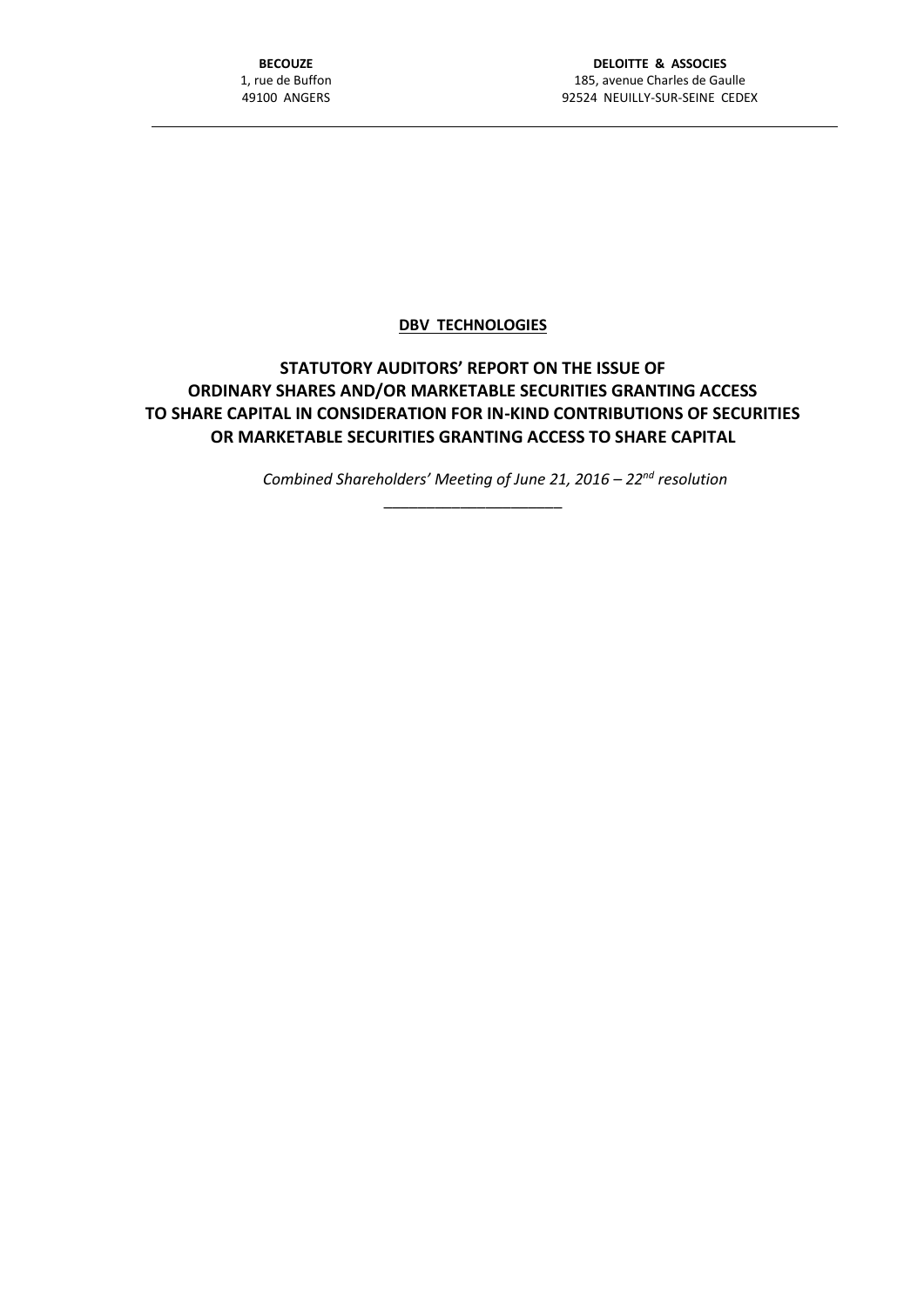## **DBV TECHNOLOGIES** Société Anonyme Headquarters: 177 - 181, avenue Pierre Brossolette 92120 MONTROUGE

*This is a free translation into English of a report issued in the French language and is provided solely for the convenience of Englishspeaking readers. This report should be read in conjunction and construed in accordance with French law and professional auditing standards applicable in France.*

\_\_\_\_\_\_\_\_\_\_

*Statutory auditors' report on the issue of ordinary shares and/or marketable securities granting access to share capital in consideration for in-kind contributions of securities or marketable securities granting access to share capital*

*Combined Shareholders' Meeting of June 21, 2016 – 22nd resolution*

To the Shareholders,

In our capacity as Statutory Auditors of your Company and in accordance with the procedures set forth in Articles L.228-92 of the French Commercial Code (*Code de Commerce*), we hereby report to you on the proposed issue of ordinary shares or marketable securities granting access to ordinary shares, in consideration for in-kind contributions to the Company comprising equity securities or marketable securities granting access to share capital when the provisions of Article L. 225-148 of the French Commercial Code are not applicable, a transaction on which you are asked to vote.

The par value amount of ordinary shares likely to be issued, immediately or in the future, under this delegation may not exceed 10% of share capital as of the date of this Shareholders' Meeting. This limit will be deducted from the overall limit for the maximum par value amount of the shares likely to be issued under the  $23<sup>rd</sup>$  resolution, i.e. 65% of share capital on the date of this Shareholders' Meeting.

Based on its report, your Board of Directors proposes that shareholders delegate to it, for a period of 26 months as of the date of this Shareholders' Meeting, the authority to set the terms and conditions of this transaction.

It is the responsibility of the Board of Directors to prepare a report in accordance with Articles R. 225-113 *et seq.* of the French Commercial Code. Our role is to express an opinion on the fair presentation of the quantified information extracted from the financial statements and on certain other information concerning these transactions, contained in this report.